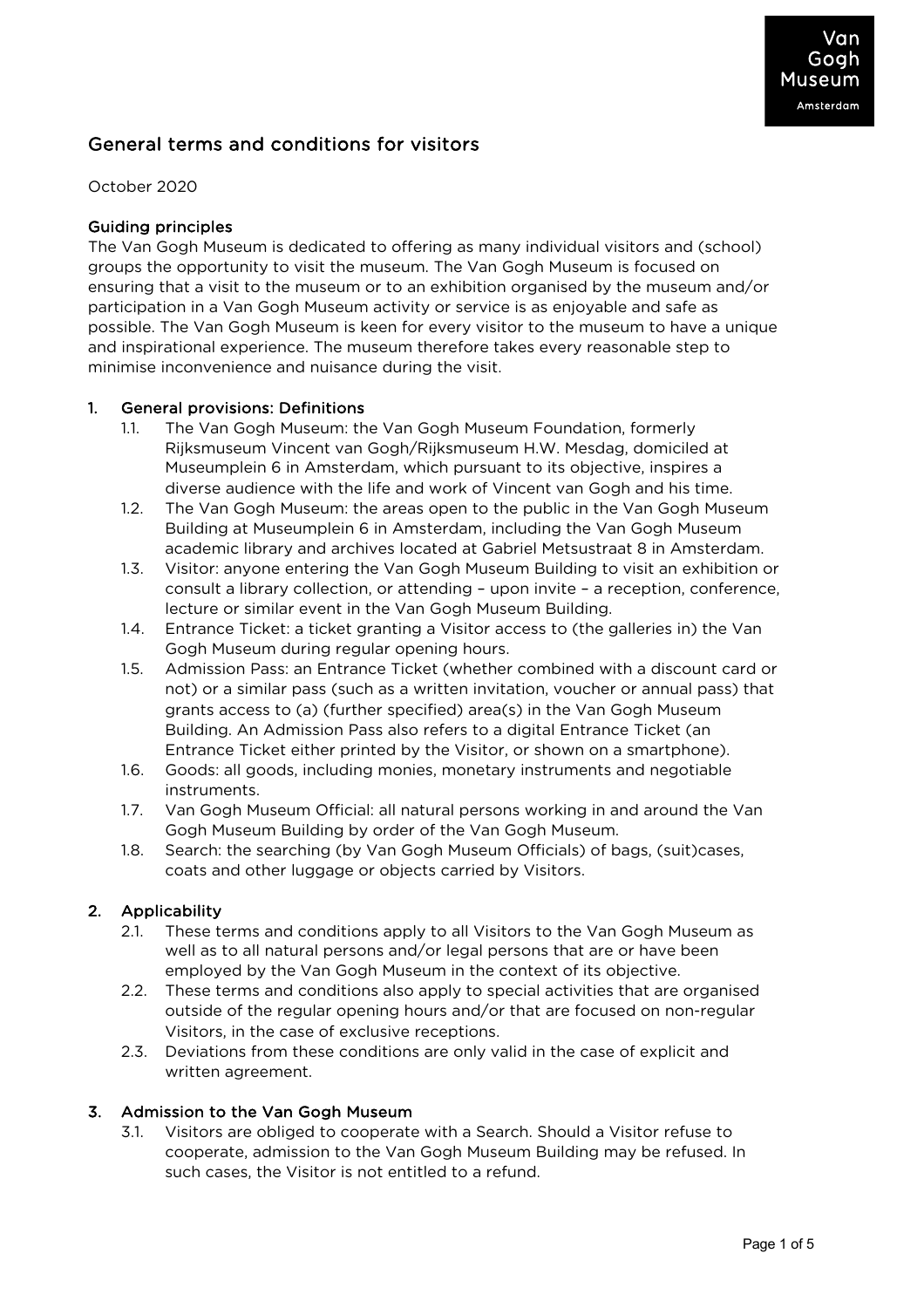- 3.2. Visitors are only permitted to enter the Van Gogh Museum upon production of a valid Admission Pass.
- 3.3. Visitors are obliged to, upon request from a Van Gogh Museum Official, show the Admission Pass and voucher or other pass granting reduced price entrance. Should a Visitor not be able or willing to comply with such a request, admission to the Van Gogh Museum may be refused, and the Visitor is not entitled to a refund.
- 3.4. The Van Gogh Museum reserves the right to adjust prices.
- 3.5. Resale of Entrance Tickets is not permitted without prior permission from the Van Gogh Museum. Should an Admission Ticket prove not be issued by the Van Gogh Museum or a reseller authorised by the Van Gogh Museum, the Visitor will be refused (further) access to the museum.
- 3.6. Visitors are not entitled to a refund in the case that an Admission Pass/Entrance Ticket is lost or stolen prior to their visit to the Van Gogh Museum.
- 3.7. The mere fact that the time and date stated on the Entrance Ticket has passed is sufficient to invalidate an Admission Pass purchased in advance.
- 3.8. Should a potential Visitor not use an Admission Pass purchased in advance, this is at the expense and risk of the Visitor. Issued Admission Passes cannot be exchanged. Under no circumstances can the entrance fee be refunded should a Visitor not (be in the position to) use an Entrance Ticket, irrespective of the reason.
- 3.9. Visitors may be refused admission to the Van Gogh Museum if they appear to be under the influence of alcohol, drugs or similar substances.
- 3.10. Travel agencies and tour operators are not permitted to make (group) bookings for Visitors. Group tickets purchased through such travel agencies or tour operators are accordingly not valid in the Van Gogh Museum.
- 3.11. The Van Gogh Museum reserves the right to adjust the regular opening hours to allow for occasional health and safety drills (Article 23 of the Dutch Occupational Health and Safety Act/Arbowet) or, in the event of an actual calamity and when deemed necessary, to order partial or complete evacuation of the Van Gogh Museum. Such an adjustment to the regular opening hours does not entitle a Visitor to a refund of the entrance fee, if paid.

## 4. Visit to the Van Gogh Museum Building

- 4.1. A visit to the Van Gogh Museum is at the expense and risk of the Visitor.
- 4.2. Children under the age of 12 are only permitted to visit the Van Gogh Museum when accompanied by an adult.
- 4.3. During their time in the Van Gogh Museum Building, Visitors shall respect the safety guidelines, public order and other applicable regulations associated with a museum visit. Visitors are also obliged to immediately comply with directions and instructions given by Van Gogh Museum Officials, recognisable as such. Should a Van Gogh Museum Official be of the opinion that a Visitor acts in any way that contravenes these guidelines, norms, directions and instructions, the Visitor can be refused (further) access to the Van Gogh Museum Building, without prejudice to the Van Gogh Museum's right to compensation for any damages.
- 4.4. (Suit)cases, rucksacks, bags and other objects larger than 50 x 45 x 25 cm are not permitted in the Van Gogh Museum.
- 4.5. Umbrellas, rucksacks, bags, backpack baby carriers, baby carriages (with the exception of buggies) and other large objects are not permitted in the museum galleries. Such objects should be left in the cloakroom.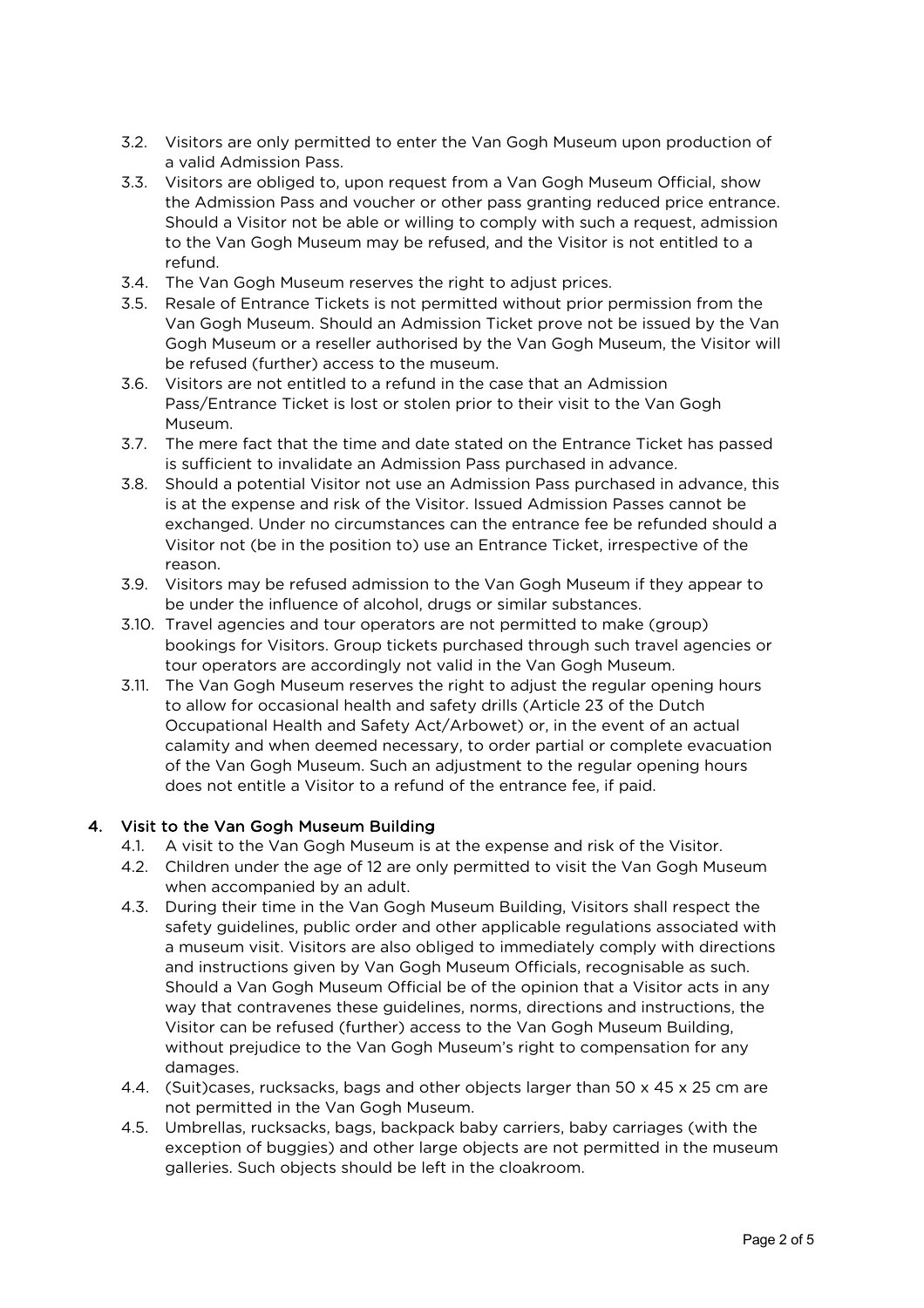- 4.6. The Van Gogh Museum accepts no responsibility for damage to or loss of goods left in the cloakroom by a Visitor.
- 4.7. Visitors are responsible for any damage they cause, also for any damage caused whilst participating in a workshop, guided tour or other activity organised by the Van Gogh Museum.
- 4.8. The Van Gogh Museum reserves the right to refuse access to the museum, temporarily or permanently, to any Visitor who, during one or more previous visits to the Van Gogh Museum and/or other museum, damaged an object through negligence, gross negligence and/or intent, or if there are legitimate grounds for fearing that a Visitor will cause damage. The Van Gogh Museum is in any case at liberty to subject such a Visitor to the measures stipulated in article 4 for all of their visits. A Visitor will be informed of a decision to refuse admission immediately, if possible in writing.
- 4.9. In the event of a calamity, e.g. the sudden disappearance of a work of art, a terrorist attack or violence of a different order, the Van Gogh Museum reserves the right to seal the exits and escort Visitors present in the museum out of the building one by one. Visitors may then be asked to cooperate with a Search conducted by or on behalf of Van Gogh Museum Officials. Visitors who refuse to cooperate with a Search shall be delivered into police custody.

# 5. Code of conduct

- 5.1. Visitors to the Van Gogh Museum shall:
	- a. not offer Goods of any kind to other visitors, for purchase or free of charge;
	- b. not hinder other Visitors, including but not limited to, prolonged obstruction of the view of the exhibited objects or causing noise nuisance (including the use of mobile telephones and other audio equipment);
	- c. not bring animals or pets with them into the museum, with the exception of explicitly designated areas or when guide dogs are concerned;
	- d. not smoke;
	- e. not consume any food or drink, with the exception of in the café/restaurant and at the hospitality areas in the Van Gogh Museum. Alternative rules may apply for events; any such rules will be announced by the Van Gogh Museum Officers;
	- f. not touch any of the exhibited objects, unless this is emphatically and explicitly permitted; parents or teachers/supervisors must remain strictly mindful that the minor(s), individual(s) or group(s) for whom they are responsible do not touch the exhibited objects.
	- g. not take photographs or record video footage involving the use of lighting, flash equipment and or stands/tripods (including selfie sticks) without prior written consent from the Van Gogh Museum. Photography is not permitted in the museum, except for in the designated areas. If permitted, photographs taken and video footage recorded may only be used for personal, non-commercial ends. For commercial use, see 5.3;
	- h. not draw or paint without prior written consent from the Van Gogh Museum. For more information in this regard, Visitors can enquire at the Information Desk in the Entrance Hall or the Rietveld Building.
- 5.2. Parents or teachers/supervisors are at all times responsible and answerable for the conduct of the minor(s), individual(s) or group(s) in their charge.
- 5.3. It is prohibited to use photographs taken and/or video footage recorded in the Van Gogh Museum for commercial ends unless explicit written consent is first sought from the Van Gogh Museum, in which case the appropriate rates will apply.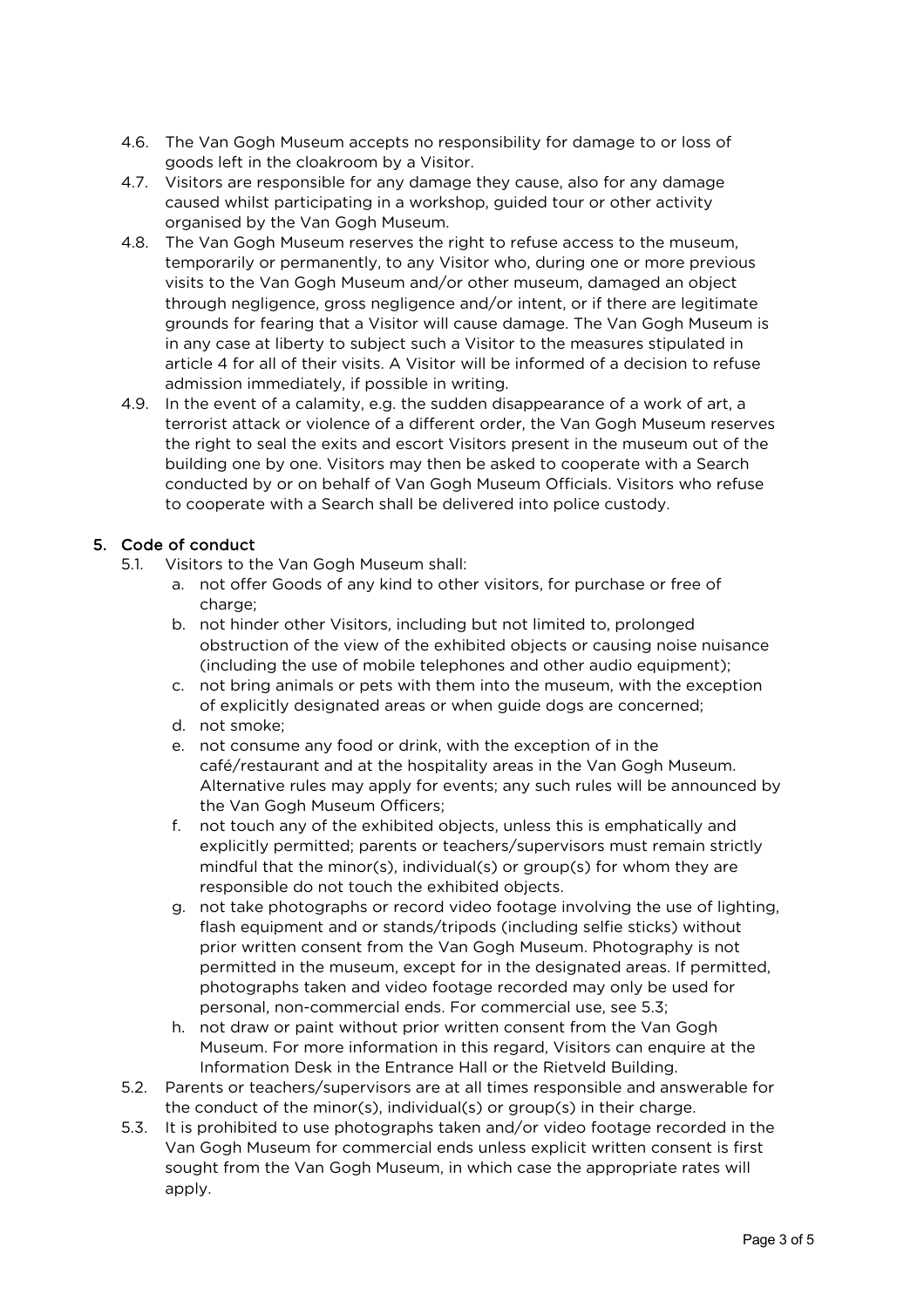## 6. Refunds

- 6.1. The Van Gogh Museum is not obliged to refund the cost of an unused Entrance Ticket. Associated transaction fees and/or other expenses are also not eligible for refund.
- 6.2. The following circumstances will at no time oblige the Van Gogh Museum to make any form of recompense of paid monies or to offer any other form of damages to a Visitor:
	- a. items from the Van Gogh Museum permanent collection not being on display;
	- b. the partial closure of the Van Gogh Museum, including but not limited to partial closure relating to the assembly or deconstruction of exhibitions;
	- c. nuisance or inconvenience caused by other Visitors, including but not limited to noise nuisance, inappropriate behaviour (e.g. harassment) and theft;
	- d. damage caused by other Visitors;
	- e. nuisance or inconvenience caused by maintenance work, including but not limited to renovations or the (re)design of spaces or galleries;
	- f. nuisance or inconvenience resulting from the improper functioning of facilities in the Van Gogh Museum.

# 7. Liability

- 7.1 The Van Gogh Museum is solely liable for detriment suffered by a Visitor that is the direct result of gross negligence or intent on the part of the Van Gogh Museum. This liability is limited to:
	- a. the maximum sum awarded by the Van Gogh Museum's insurer to the Van Gogh Museum with regard to the detriment,
	- b. or the maximum sum awarded by a third party to the Van Gogh Museum with regard to the specific individual claim in question.
- 7.2 In the event of damages resulting from death or physical injury, the total liability of the Van Gogh Museum will in no case exceed the damages as outlined in paragraph 1 of this section.
- 7.3 Under no circumstances is the Van Gogh Museum liable for indirect damages, including consequential loss, lost profit and/or pay, lost savings, etc.

## 8. Force majeure

- 8.1. All foreseeable or unforeseeable circumstances that complicate the execution of the agreement by the Van Gogh Museum to such an extent that it becomes difficult or impossible for the Van Gogh Museum to do so, whether temporarily or permanently, will be considered force majeure and as such, will mean that the Van Gogh Museum cannot be held accountable for any resulting shortcomings.
- 8.2. Such circumstances include those regarding persons and/or services and/or organisations that the Van Gogh Museum wishes to employ when executing the visitor agreement, as well as everything that constitutes force majeure or a suspensory or resolutive condition with regard to the aforementioned, as well as attributable shortcomings on the part of the aforementioned.

## 9. Lost property

9.1. Lost property found by Visitors in the Van Gogh Museum should either be given to a Van Gogh Museum Officer, or handed in to the cloakroom or an Information Desk in the Van Gogh Museum.